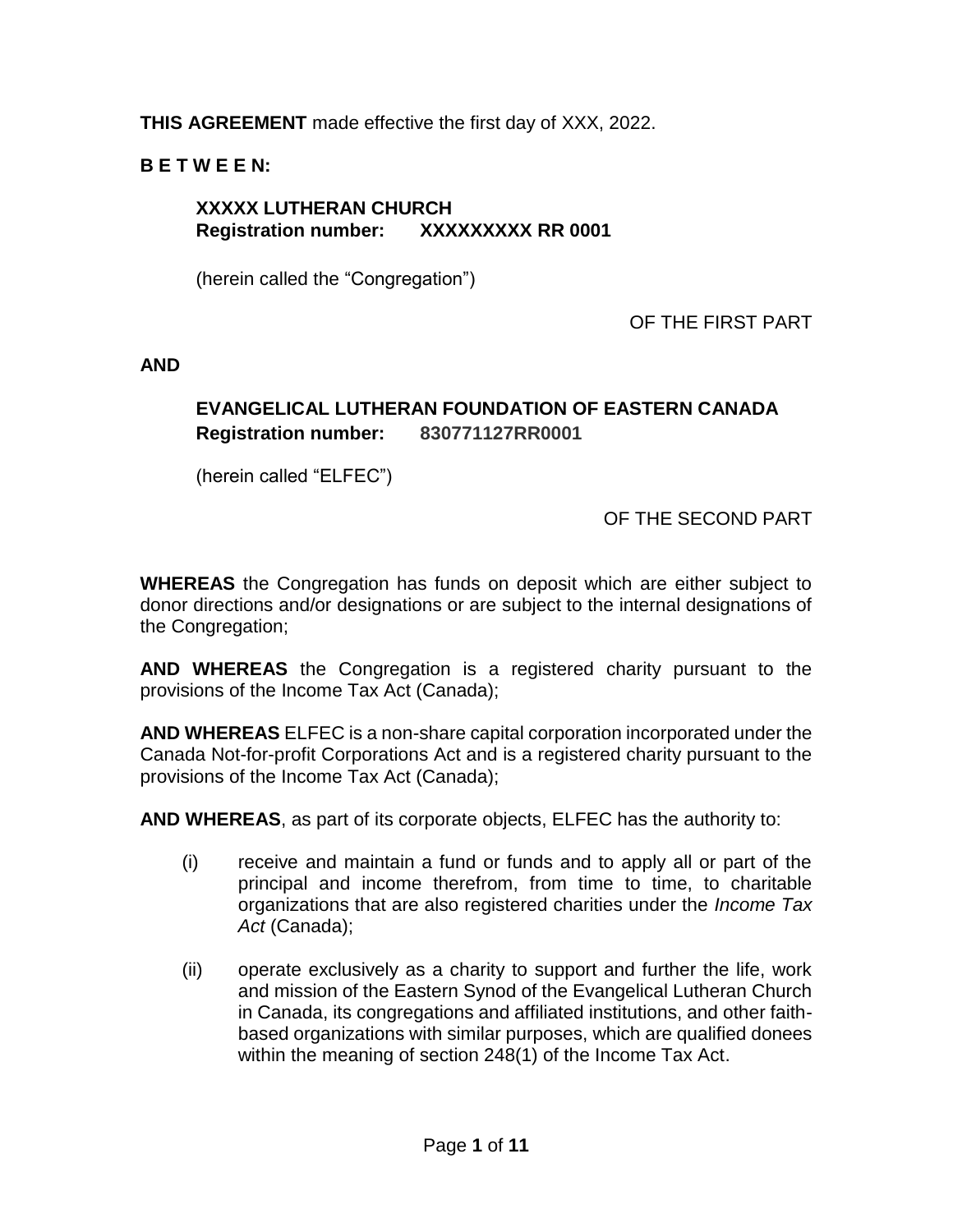**AND WHEREAS** the Congregation has determined that, for various reasons, including investment economies and efficiencies, investment expertise by ELFEC, the potential for enhanced investment returns and for other reasons considered by the Congregation, the Congregation has determined that it would be prudent to transfer funds from the Congregation to ELFEC, a qualified donee pursuant to the provisions of the Income Tax Act (Canada); for the purpose of ELFEC administering the cooperative investment of such funds for the Congregation;

**AND WHEREAS** it has been determined that there are no restrictions in the constating documents of the Congregation to prevent any transfer of the funds of the Congregation to ELFEC;

**NOW THEREFORE,** in consideration of the sum of one dollar (\$1.00) and other good and valuable consideration the receipt of which is acknowledged, the parties hereto agree as follows:

- 1. ELFEC hereby represents and warrants to the Congregation that it is a registered charity and as such is a "qualified donee" in accordance with the terms and provisions of the Income Tax Act (Canada).
- 2. The Congregation hereby represents and warrants to ELFEC that it is a registered charity and as such is a "qualified donee" in accordance with the terms and provisions of the Income Tax Act (Canada).
- 3. The Congregation has decided to transfer to ELFEC the funds set out in Schedule A and/or the amount set out in Schedule A, being funds and/or monies previously administered by the Congregation. Such funds are transferred to ELFEC so that they may be pooled with other funds, either belonging to ELFEC or transferred by other parties for similar purposes, with the express understanding on the part of both parties to this Agreement that such funds so transferred (the "Transferred Funds") remain the funds of the Congregation.
- 4. The parties hereto further acknowledge and agree that some of the Transferred Funds may be subject to donor designations imposed on the Transferred Funds by the Congregation either because donors who donated all or part of such funds to the Congregation have designated the purpose to which they are to be applied or the Congregation has made such designations (herein called "Donor Designations"). If Donor Designations impact the manner in which any Transferred Funds are to be invested, it is the responsibility of the Congregation to notify ELFEC in writing of such limitations and/or restrictions at the time of transfer. The parties acknowledge that it is the responsibility of the Congregation to apply the Transferred Funds in accordance with the Donor Designations.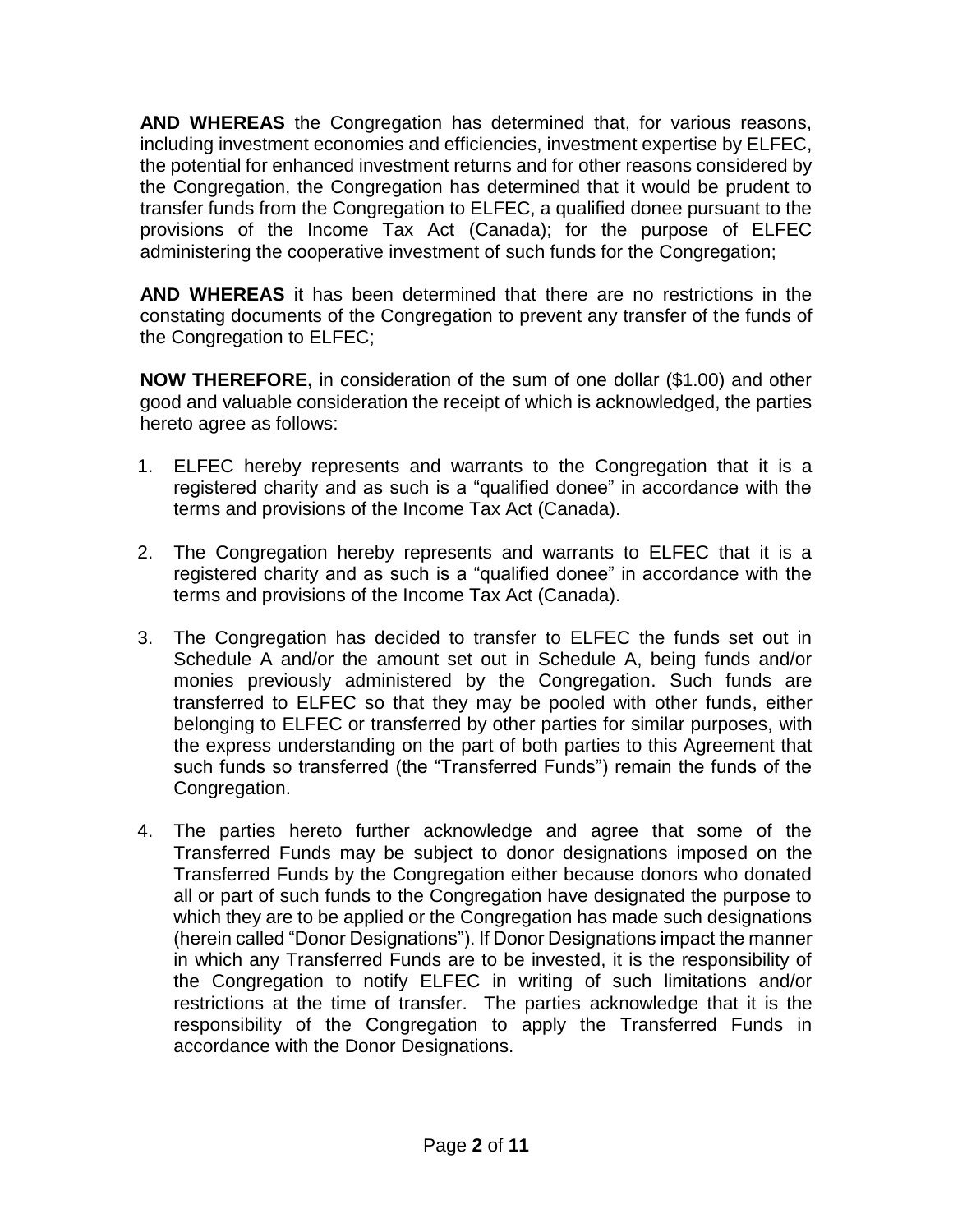- 5. As administrator of the Transferred Funds for the Congregation, ELFEC shall use its best effort to ensure that in administering the Transferred Funds in accordance with the provisions of this Agreement, it shall do nothing to prevent the Congregation from complying with any donor restrictions on the Transferred Funds to which the Congregation is subject and which the Congregation has disclosed to ELFEC.
- 6. ELFEC acknowledges that, as of the effective date of transfer of the Transferred Funds, it has no right, title or ownership interest in such funds nor any subsequent funds transferred by the Congregation to ELFEC (the "Subsequent Funds") save and except for such entitlements arising pursuant to the terms and provisions of this Agreement.
- 7. Prior to the transfer of Transferred Funds which are subject to Donor Designations imposed by the original donor at the time of donation to the Congregation, the Congregation acted as a trustee for such funds and, as such, had a fiduciary duty to ensure that the designations so specified were honoured and the income and capital of the funds were applied in the manner so directed.
- 8. ELFEC shall, in the first quarter of each year, pay to the Congregation the investment income earned by the Transferred Funds in the previous year after the deduction of any charges and disbursements agreed upon by ELFEC and the Congregation. The Congregation may, at its discretion, direct ELFEC instead to reinvest the income for the year, or any part thereof, by adding it to the capital of the Transferred Funds, provided such direction is received in writing by ELFEC no later than January 31 in the year following the year in which the income is earned. Original Instructions are set out in Schedule A.
- 9. With respect to all Transferred Funds as set out in Schedule A and the Subsequent Funds, ELFEC shall provide to the Congregation an annual report of all such Transferred Funds and Subsequent Funds. Such Transferred Funds and Subsequent Funds need not be segregated from all other funds of ELFEC or administered by ELFEC, but will be accounted for separately.
- 10. Upon the request of the Congregation, ELFEC shall return all or any of the capital of the Transferred Funds and Subsequent Funds to the Congregation, subject to the provisions hereinafter set out and the deduction of any charges and disbursements agreed upon by ELFEC and the Congregation.
- 11. Where additional monies are transferred to ELFEC for investment purposes and such funds are subject to Donor Designations and/or other restrictions, provided the Congregation has notified ELFEC in writing of such Donor Designations and/or other restrictions, ELFEC shall do no act in administering such funds which is inconsistent with or in breach of such Donor Designations and/or other restrictions.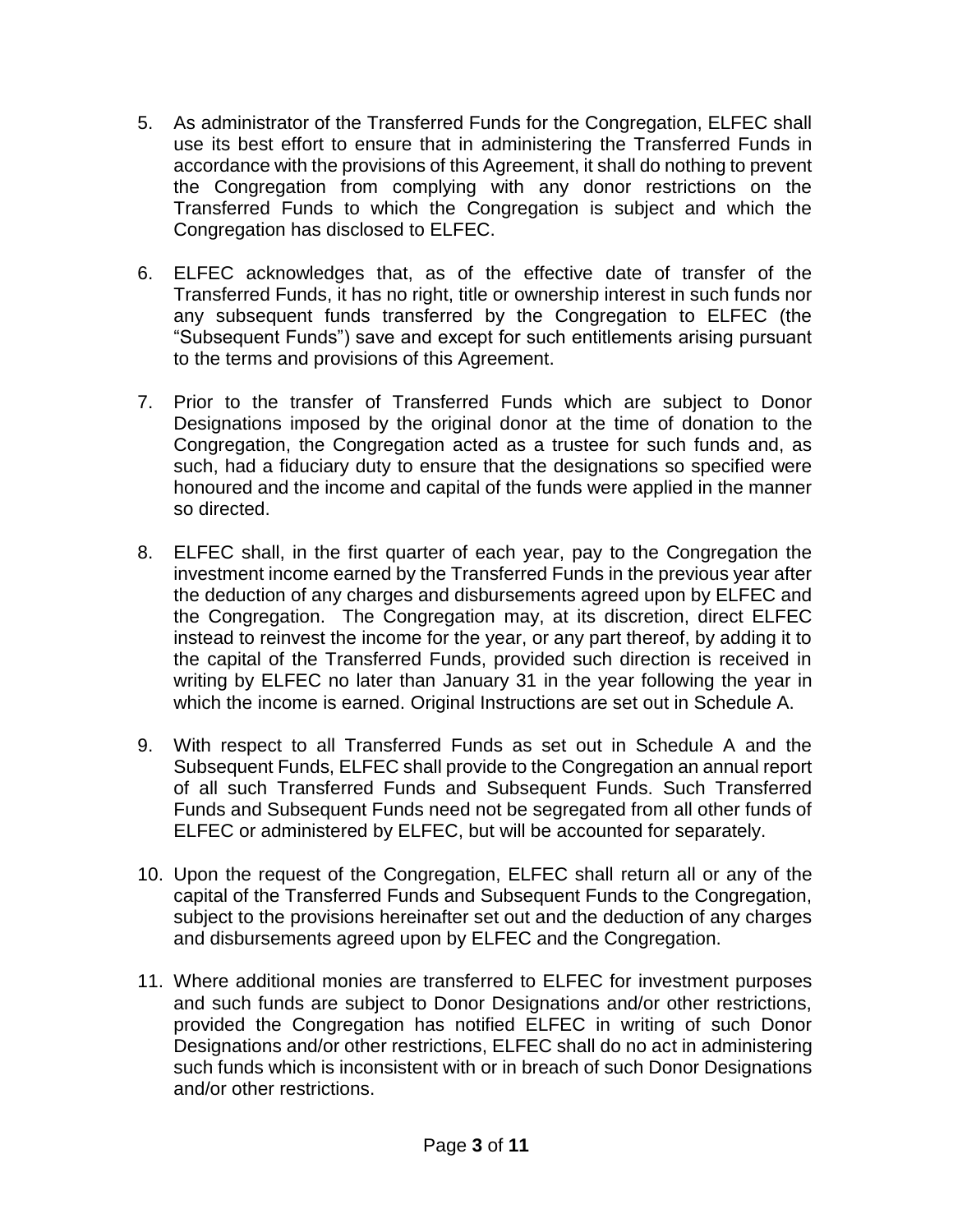- 12. ELFEC shall invest the Transferred Funds, any Subsequent Funds and any income and/or capital added to the Transferred Funds or Subsequent Funds only in such investments as are from time to time authorized by law for trustees.
- 13. ELFEC shall deduct from the income earned on the Transferred Funds and/or Subsequent Funds or the capital thereof only such charges as mutually agreed by ELFEC and the Congregation from time to time including the Fees as set out in Schedule B attached or as otherwise provided for in this Agreement.
- 14. The parties acknowledge that ELFEC offers several cooperative portfolios with different risk and reward characteristics. The Congregation acknowledges that it understands the risks inherent in the different portfolio options, that it is responsible for the choice of portfolios into which its assets are invested, and that its investment objectives and knowledge are accurately described in Schedule C.
- 15. ELFEC's liability for losses incurred on the cooperative investment and administration of the Transferred Funds and Subsequent Funds shall be limited only to losses caused by the willful neglect, default or negligence of ELFEC.
- 16. The return and/or application of Transferred Funds and Subsequent Funds shall be subject to the following:
	- (i) Contribution of Subsequent Funds shall be in a minimum amount of Five Thousand Dollars (\$5,000) per contribution;
	- (ii) Partial return of Transferred Funds and Subsequent Funds shall be in a minimum amount of Twenty Thousand Dollars (\$20,000.00) per return;
	- (iii) Where Transferred Funds and Subsequent Funds are less than the minimum amount then required by ELFEC to establish, maintain and administer a fund, ELFEC shall have the right to return to the Congregation all amounts held by ELFEC pursuant to this Agreement;
	- (iv) Upon a written request by the Congregation for the return of Transferred Funds, Subsequent Funds and income with respect to same, in whole or in part, ELFEC shall return the requested funds within ninety (90) days from the date of receipt of the request.
	- (v) All tax, if any, payable with respect to income earned and capital gains realized on the Transferred Funds and Subsequent Funds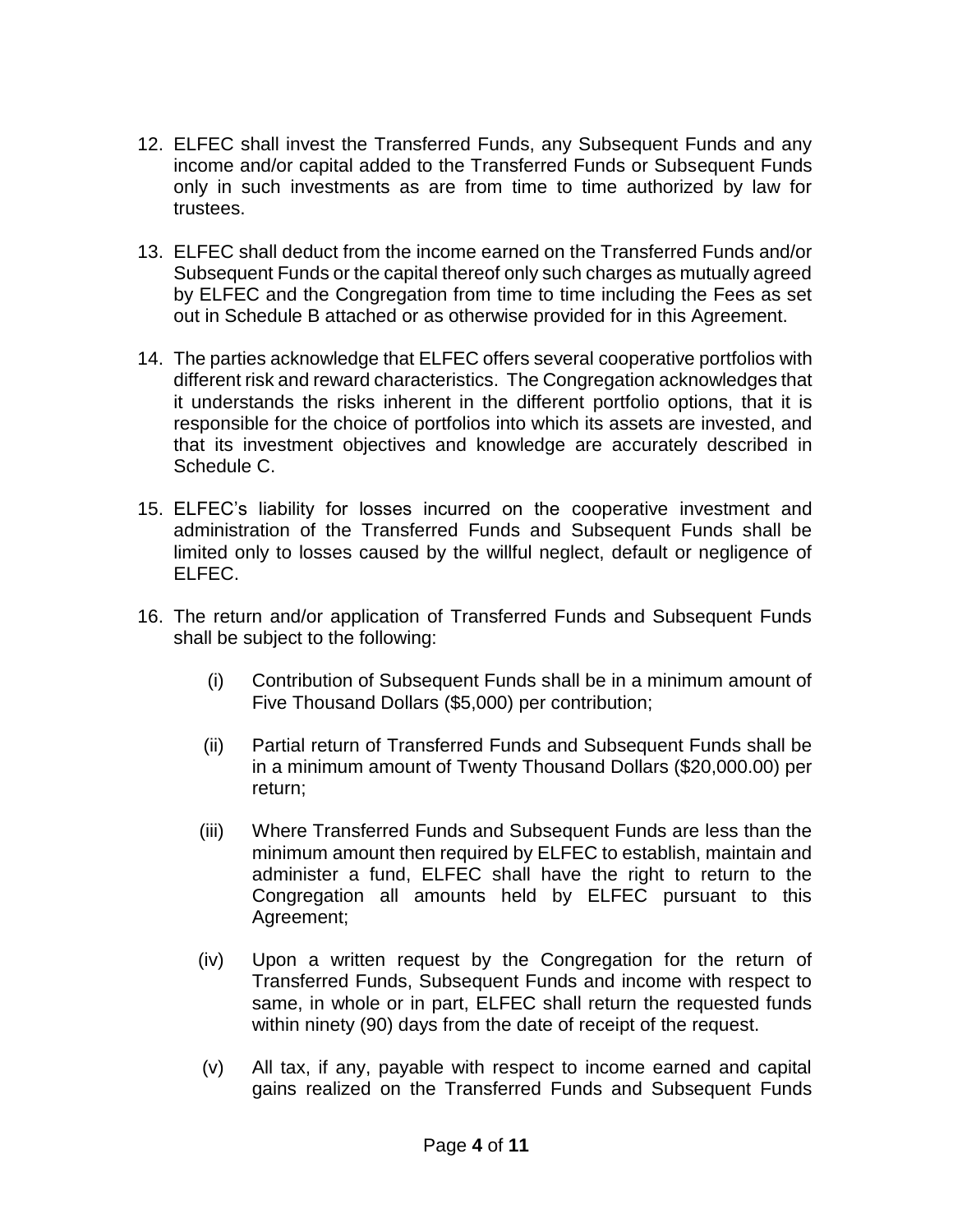shall be the sole responsibility of the Congregation and the Congregation shall indemnify and save harmless ELFEC with respect to any claims with respect to same.

- 17. This Agreement may be terminated by either party upon ninety (90) days prior written notice of such termination to the other party, whereupon all Transferred Funds, Subsequent Funds and additions and accretions thereto shall, upon the request of the Congregation, be returned to the Congregation less any disbursements and other charges due and payable to ELFEC; provided, however, ELFEC shall, upon the request of the Congregation, immediately return to the Congregation all Transferred Funds, Subsequent Funds and the additions and accretions thereto in the event ELFEC is in breach of the terms and provisions of this Agreement and fails to remedy such breach within thirty (30) business days of being notified in writing by the Congregation of such breach.
- 18. This Agreement shall not be assigned by ELFEC hereto without the prior written consent of the Congregation which consent cannot be unreasonably withheld.
- 19. The parties hereto, and each of them, covenant and agree that each of them shall and will, upon reasonable request of the other party, make, do, execute or cause to be made, done or executed, all such further and other lawful acts, deeds, things, devices and assurances whatsoever for the better or more perfect and absolute performance of the terms and conditions of this Agreement.
- 20. All matters in difference between the parties hereto in relation to this Agreement shall be referred to the arbitration of a single arbitrator, if the parties hereto agree upon one, otherwise to three arbitrators, one to be appointed by each party and a third to be chosen by the first two named before they enter upon the business of arbitration. The award and determination of such arbitrator or arbitrators or any two of such three arbitrators shall be binding upon the parties hereto.
- 21. No change or modification of this Agreement shall be valid unless it is in writing and signed by each party hereto.
- 22. This Agreement may be signed by the parties in separate counterparts each of which when so signed and delivered shall be an original and all such counterparts shall together constitute one instrument.
- 23. This Agreement shall be governed by and construed in accordance with the laws of the Province of Ontario and the laws of Canada applicable therein.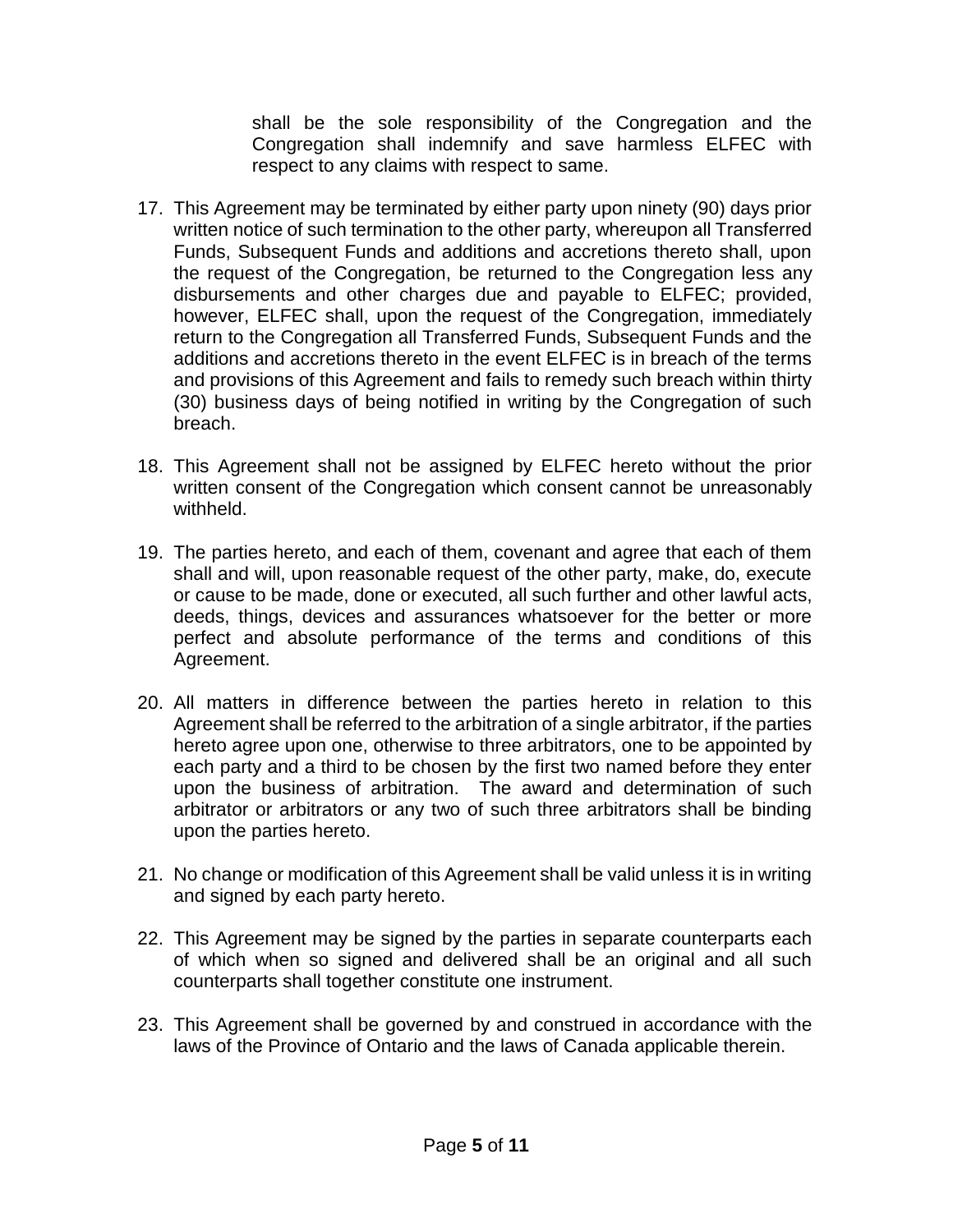- 24. Any finding that a provision of this Agreement is invalid or unenforceable shall apply only to such provision.
- 25. This Agreement shall ensure to the benefit of and be binding upon the respective successors and permitted assigns of the parties hereto.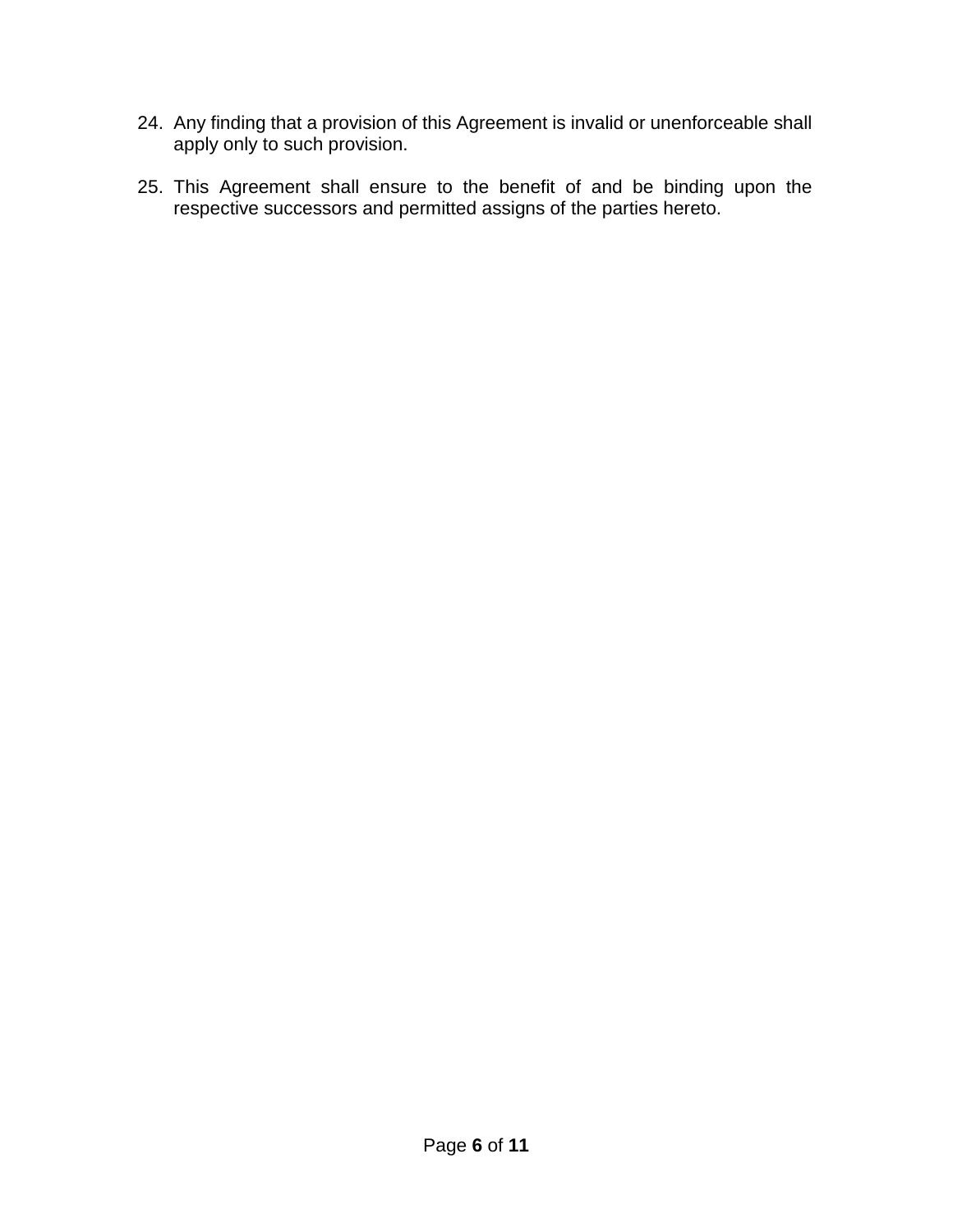**IN WITNESS WHEREOF** the parties have executed this Agreement effective as of the Date, 2022 as attested to by their duly authorized signing officers.

## **XXXXX LUTHERAN CHURCH Address City Province Postal**

Per: \_\_\_\_\_\_\_\_\_\_\_\_\_\_\_\_\_\_\_\_\_\_\_\_\_\_\_\_\_\_

Authorized signing officer

Per:\_\_\_\_\_\_\_\_\_\_\_\_\_\_\_\_\_\_\_\_\_\_\_\_\_\_\_\_\_\_

Authorized signing officer "We have authority to bind the Congregation"

## **EVANGELICAL LUTHERAN FOUNDATION OF EASTERN CANADA 74 Weber Street West Kitchener, Ontario N2H 3Z3**

Per: \_\_\_\_\_\_\_\_\_\_\_\_\_\_\_\_\_\_\_\_\_\_\_\_\_\_\_\_\_\_\_\_\_\_\_

Authorized signing officer

Per: \_\_\_\_\_\_\_\_\_\_\_\_\_\_\_\_\_\_\_\_\_\_\_\_\_\_\_\_\_\_\_\_\_\_\_

 Authorized signing officer "We have the authority to bind the Corporation"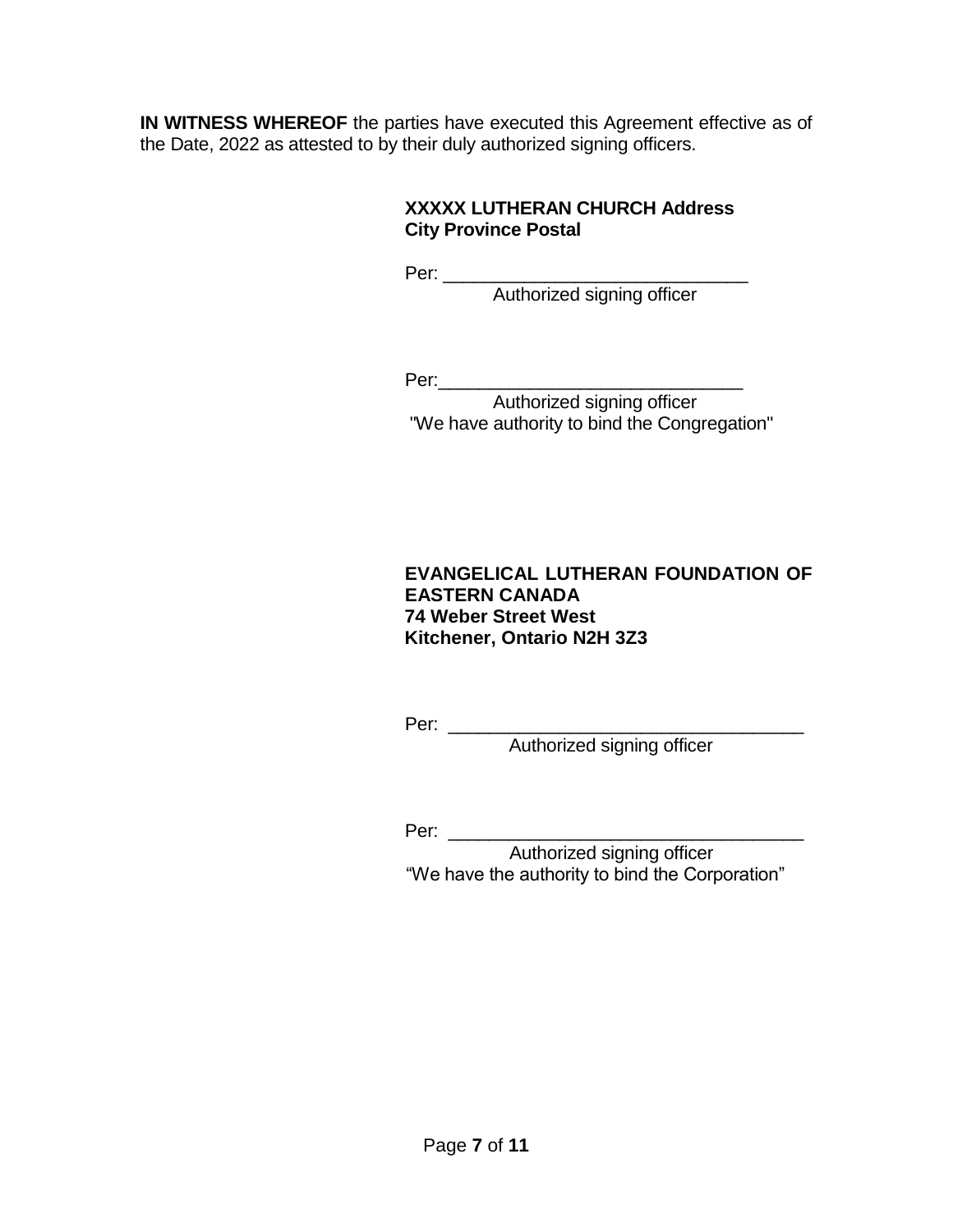## **SCHEDULE "A"**

# **TRANSFERRED FUNDS**

- 1. Many thousand dollars in Canadian funds fifty thousand dollars (CDN \$XXXX), as evidenced by cheque number XXX, dated, 2022.
- 2. Selection of Income disbursement (check one):

ELFEC will, in the first quarter of each year, pay to the Congregation

the investment income earned by the Transferred Funds in the previous year after the deduction of any charges and disbursements agreed upon by ELFEC and the Congregation. Payment will be made to the same bank account the Transferred Funds originated from unless a void cheque is added to this schedule for alternate bank account.

**Or**

ELFEC will reinvest all of the income for the year, by adding it to the capital of the Transferred Funds.

Changes to this original direction must be received in writing by ELFEC no later than January 31 in the year following the year in which the income is earned.

3. Fund statements will be sent to:

Position in congregation: Chairperson and/or Treasurer

Email: EMAIL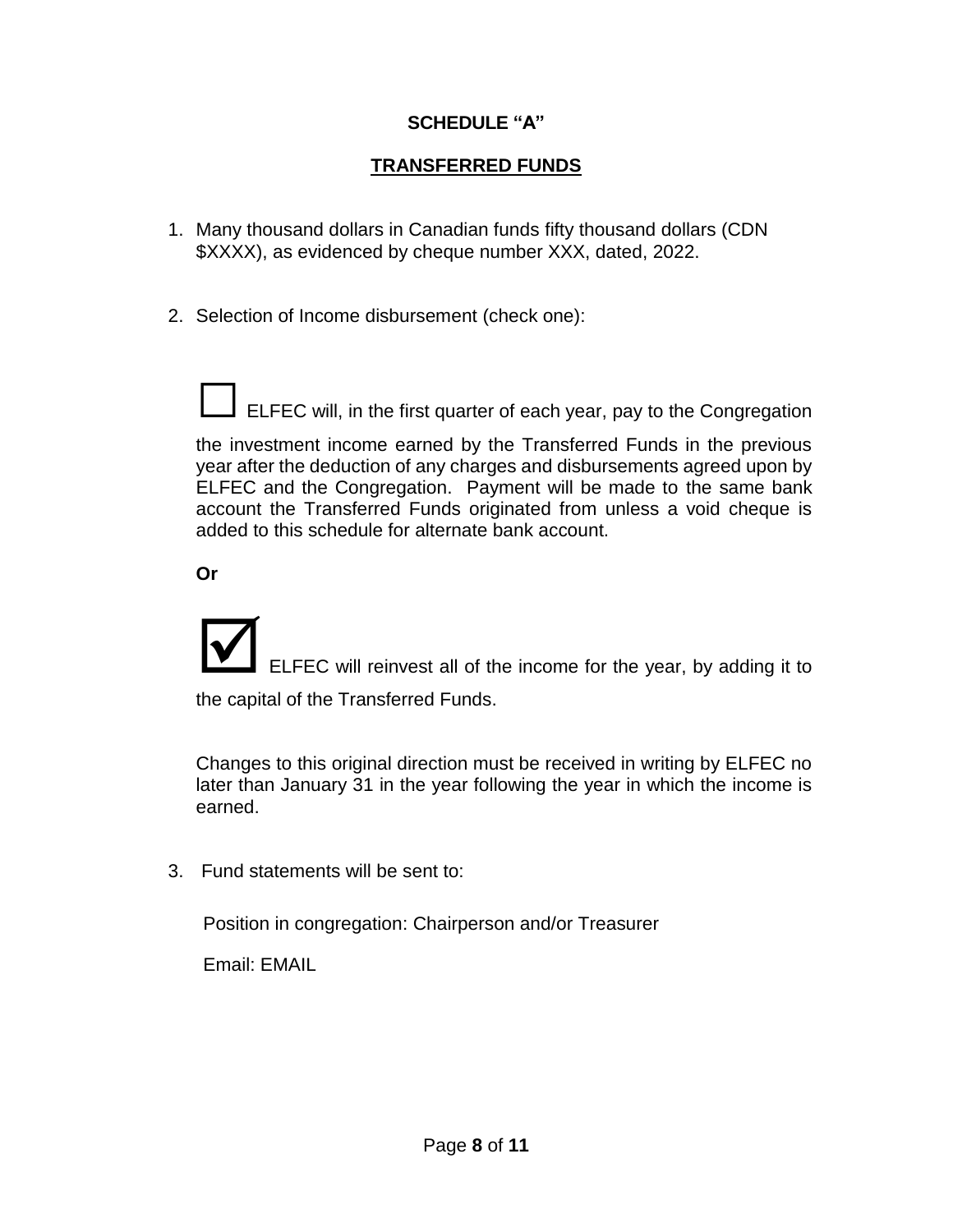#### **SCHEDULE "B"**

# **ELFEC FEE SCHEDULE**

#### 1. Administrative Fee

All Transferred Funds and Subsequent Funds administered by ELFEC shall be subject to an Administrative Fee, calculated as a percentage of the market value of the Funds at the end of each calendar quarter or part thereof, as set out in the following table.

| <b>Market Value of Fund</b> | <b>Quarterly Fee</b> |
|-----------------------------|----------------------|
| Up to \$499,999             | 0.25%                |
| \$500,000-999,999           | 0.23%                |
| \$1M-2.499M                 | 0.21%                |
| \$2.5M-4.999M               | 0.19%                |
| \$5M-9.999M                 | 0.17%                |
| \$10M-19.999M               | 0.15%                |
| $$20M+$                     | 0.13%                |

The Congregation acknowledges that the Administrative Fee deducted from the funds may vary without notice as the Fund's market value changes.

2. Investment Management Fee

Investment income paid to the Congregation will be calculated after the deduction of the proportionate share of the investment management fee charged by ELFEC's investment manager.

- 3. Processing Fee on Return of Funds Each return of Transferred Funds and Subsequent Funds within the first five years after the effective date of this agreement shall be subject to the payment to ELFEC of a processing fee as follows: Year 1: Five hundred dollars (\$500.00) Year 2: Four hundred dollars (\$400.00) Year 3: Three hundred dollars (\$300.00) Year 4: Two hundred dollars (\$200.00) Year 5: One hundred dollars (\$100.00)
- 4. Processing Fee on Donations of Securities Donations of securities from individuals to ELFEC, given with a direction that the securities be sold and the proceeds either contributed to the Congregation or added to the Congregation's funds, will be subject to a fee of one hundred dollars (\$100.00), plus the brokerage commission charged by ELFEC's investment manager, on each donation.
- 5. Amendment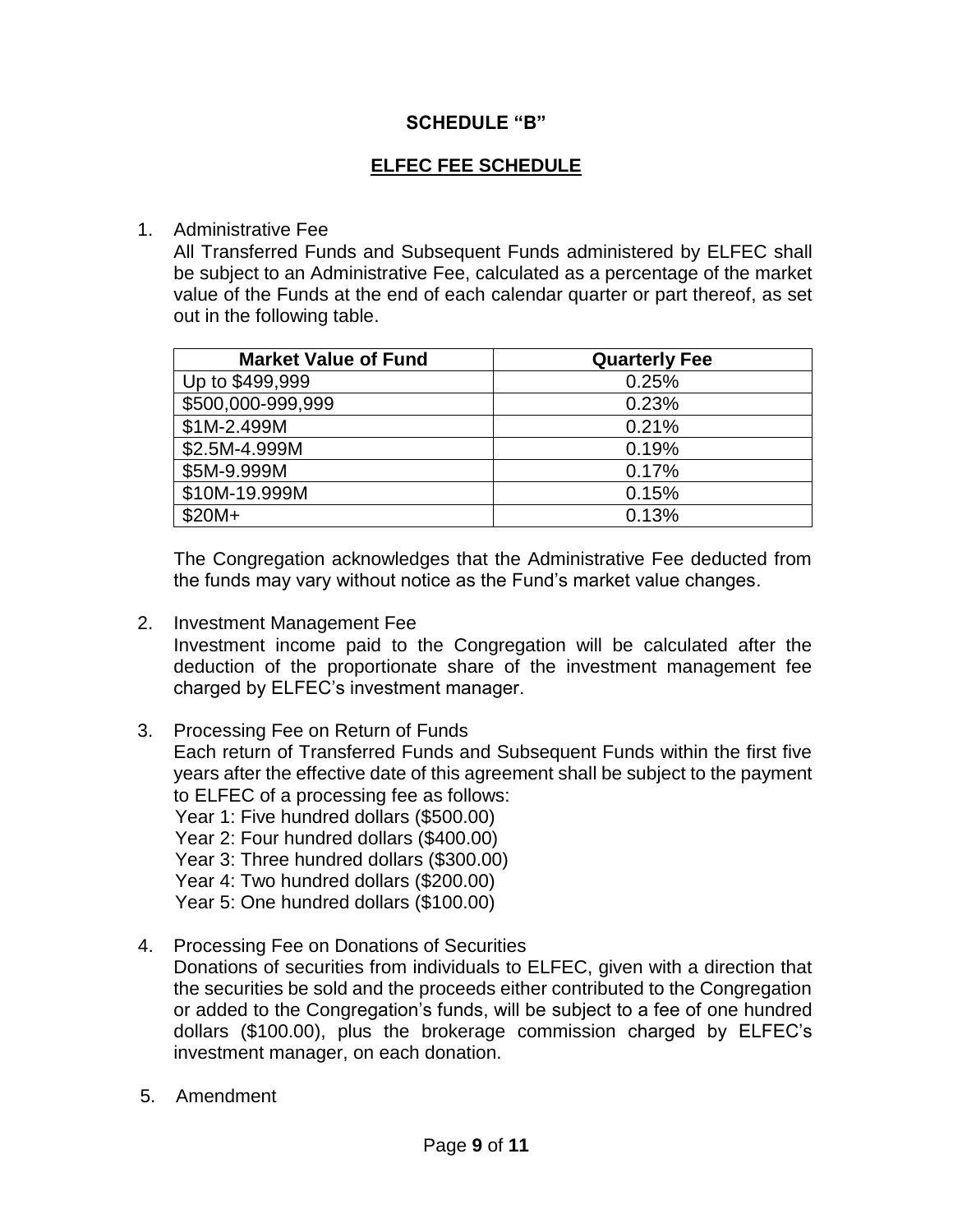Irrespective of the fee schedule rates set out herein, the fees charged by ELFEC may be amended upon the mutual agreement of the Congregation and ELFEC, such agreement to be in writing.